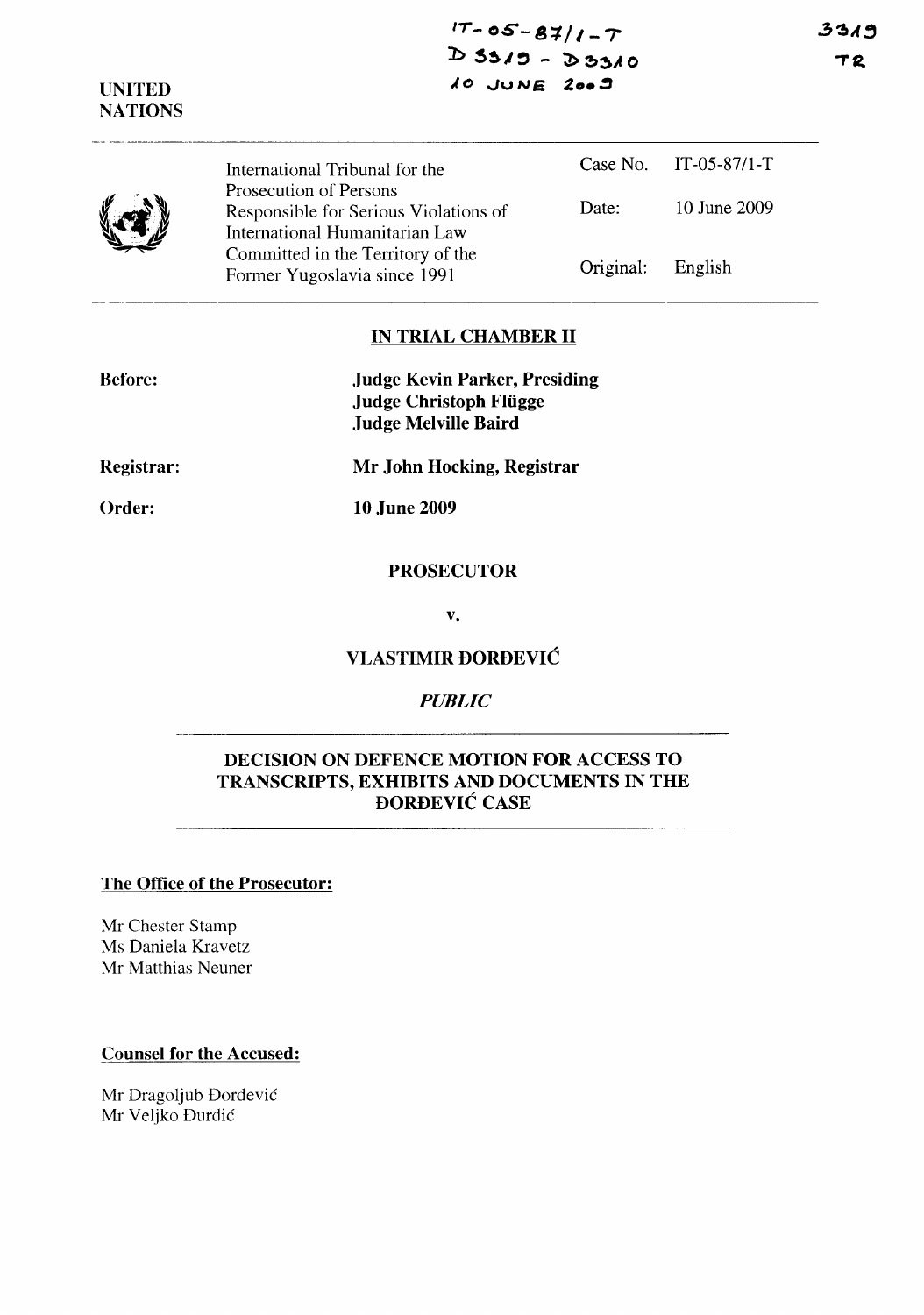#### **I. BACKGROUND**

I. This decision of Trial Chamber II ("Chamber") of the International Criminal Tribunal for the Prosecution of Persons Responsible for Serious Violations of International Humanitarian Law Committed in the Territory of the former Yugoslavia since 1991 ("Tribunal") is in respect of the "Motion for Access to Transcripts, Exhibits and Documents" ("Motion"), filed by Nebojsa Pavkovic, on 19 March 2009, seeking access to "all transcripts, exhibits and documents thus far produced and to be produced for the balance of the trial in the case of *Prosecutor* v. *Vlastimir Vordevic*" ("*Dordevic trial*") for use in the preparation of his appeal pursuant to Rule 115 of the Rules of Procedure and Evidence ("Rules").<sup>1</sup> Vladimir Lazarević, Sreten Lukić, Dragoljub Ojdanic, Milan Milutinovic, and Nikola Sainovic filed individual Motions whereby they moved to join in the Pavković's Motion, incorporating its reasoning.<sup>2</sup> Together they will be referred to as the Applicants.

 $\hat{\mathbb{Z}}$ . On 2 April 2009, the Office of The Prosecutor ("Prosecution") filed "Prosecution's Response to Defences Motion for Access to Transcripts, Exhibits and Documents in the Dordevic Case" ("Response"). With respect to Nebojsa Pavkovic, Vladimir Lazarevic, Sreten Lukic, Dragoljub Ojdanić, and Nikola Šainović, the Prosecution (i) opposes disclosure of confidential  $ex$ *parte* information; (ii) does not oppose disclosure of the remaining confidential information provided that, where necessary, the consent of Rule 70 providers is obtained; (iii) requests leave to disclose in redacted form the statements of witness K91 and other witnesses for whom delayed disclosure has been granted<sup>3</sup>; (iv) does not oppose the Motion in so far as it relates to public information.<sup>4</sup> Further, the Prosecution opposes disclosure of all confidential information from the *I Dorđević* trial to Milan Milutinović.<sup>5</sup>

.'. Vlastimir Dordevic did not make any submissions.

<sup>&</sup>lt;sup>1</sup> Motion, para 1.

<sup>&</sup>lt;sup>2</sup> Prosecutor *v. Dordević*, Case No. IT-05-87/1-T, Vladimir Lazarević Joinder in Pavković Defence Motion for Access to Transcripts, Exhibits and Documents, 25 March 2009; *Prosecutor v. Đorđević*, Case No. IT-05-87/1-T, Sreten Lukic's Joinder in Pavkovic Defence Motion for Access to Transcripts, Exhibits and Documents, 26 March 2009; *Proseclltor* 1'. *Dordevic,* Case No. IT-05-87/l-T, General Ojdanic Joinder in Pavkovic Defence Motion for Access to Transcripts, Exhibits and Documents, 26 March 2009; *Prosecutor v. Dordevic',* Case No. IT-05-87-1-PT, Milan Milutinović's Motion to Join the Pavković's Defence Motion for Access to Transcripts, Exhibits and Documents, 27 March 2009; Prosecutor v. Dorđević, Case No. IT-05-87/1-T, Nikola Sainović's Defence Motion to Join the Pavković Defence Motion for Access to Transcripts, Exhibits and Documents, 30 March 2009.

 $^3$  Response, para 2.

<sup>4</sup> Response, para 2.

 $<sup>5</sup>$  Response, para 3.</sup>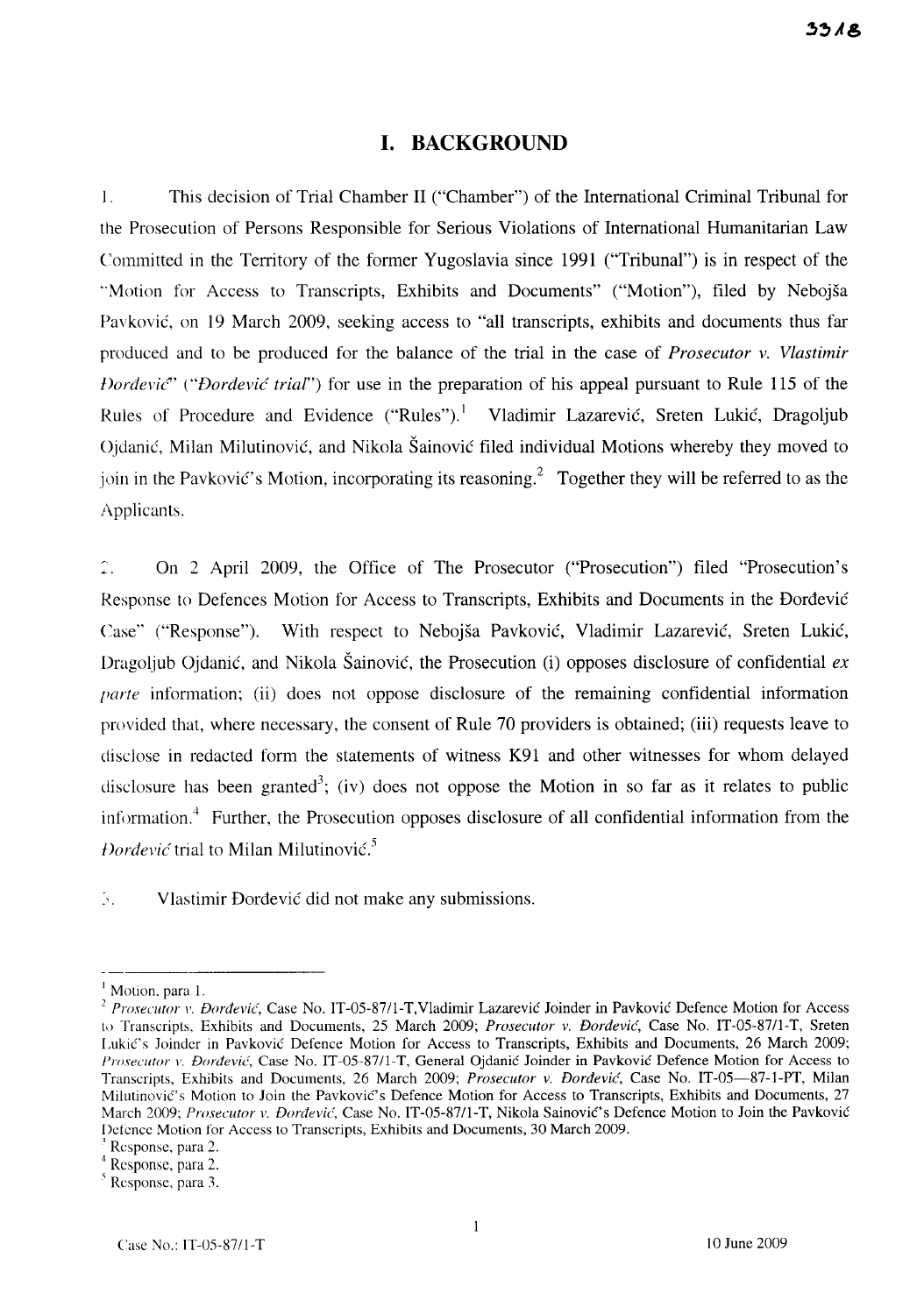4. The Applicants were each co-accused in the *Milutinovic et al.* trial. Milan Milutinovic was acquitted by the decision of the Trial Chamber. Vladimir Lazarevic, Sreten Lukic, Dragoljub Ojdanic, Nikola Sainovic and Nebojsa Pavkovic were each convicted. By a decision of the Appeals Chamber all parties wishing to appeal against the Trial Judgment were to file their notice of appeal by 27 May 2009.

5. On 29 April 2009, the Chamber issued an Order reserving its decision on the Motion until a Notice of Appeal was filed by Vladimir Lazarevic, Sreten Lukic, Dragoljub Ojdanic, Nikola Sainovic or Nebojsa Pavkovic against their individual conviction or by the Prosecution against Milan Milutinovic's acquittal or until the expiration of the time for appeal ordered by the Appeals Chamber had expired. $<sup>6</sup>$ </sup>

6. On 27 May 2009, Vladimir Lazarevic, Sreten Lukic, Dragoljub Ojdanic, Nikola Sainovic and Nebojša Pavković filed Notices of Appeal against their individual convictions.<sup>7</sup> Also on 27 May 2009, the Prosecution filed a Notice of Appeal against Vladimir Lazarevic, Sreten Lukic, Dragoljub Ojdanić, Nikola Šainović and Nebojša Pavković. <sup>8</sup> The Prosecution has not filed a Notice of Appeal against Milan MilutinoviC's acquittal.

# **II. SUBMISSIONS**

 $7.$ The Applicants argue that (i) Vlastimir Dordevic and the Applicants are alleged to have participated in one Joint Criminal Enterprise ("JCE"); (ii) many of the witnesses that testified in the *Milutinović et al.* trial may provide new or additional information when giving evidence in the *Dordević* trial, knowledge of which would facilitate and could be of significant value in the preparation of their respective appeal cases; and (iii) the interest of justice and the Applicant's right to a fair trial argue in favour of granting the Motion. The Joined Defences further submits that the requested information be made available to them in a timely fashion given the nature and time limitation of the appeal proceedings and that the disclosure be made on a continuous basis. The Applicants undertake to respect all protective measures ordered by this Chamber in relation to the requested information.

*<sup>(</sup> ProseClltor* 1'. *Dordevic',* Case No. IT-05-87/l-T, "Order Regarding the Defence Motion for Access to Transcripts, Exhibits, and Documents, in the Dordević case", 29 April 2009.

*<sup>;</sup> Prosecutor* 1'. *Milan Milutinovic, Nikola Sainovic, Dragoljuh Ojdanic, NehojSa Pavkovic and Sreten Lukic,* Case No. IT-05-87-A, "Vladimir Lazarević's Defence Notice of Appeal", General Ojdanić's Notice of Appeal", "Sreten Lukić's Notice of Appeal from Judgement and Request for Leave to Exceed the page Limit", "Notice of Appeal from the Judgement of 26 February 2009" and "Defence Submission Notice of Appeal", 27 May 2009.

*<sup>,</sup> Prosecutor* 1'. *Milan Milutinovic', Nikola Sainovic, DragoUub Ojdanic, Nebqjsa Pavkovic and Sreten Lukic,* Case No. JT-OS-87-A, 27,"Prosecution Notice of Appeal", 27 May 2009.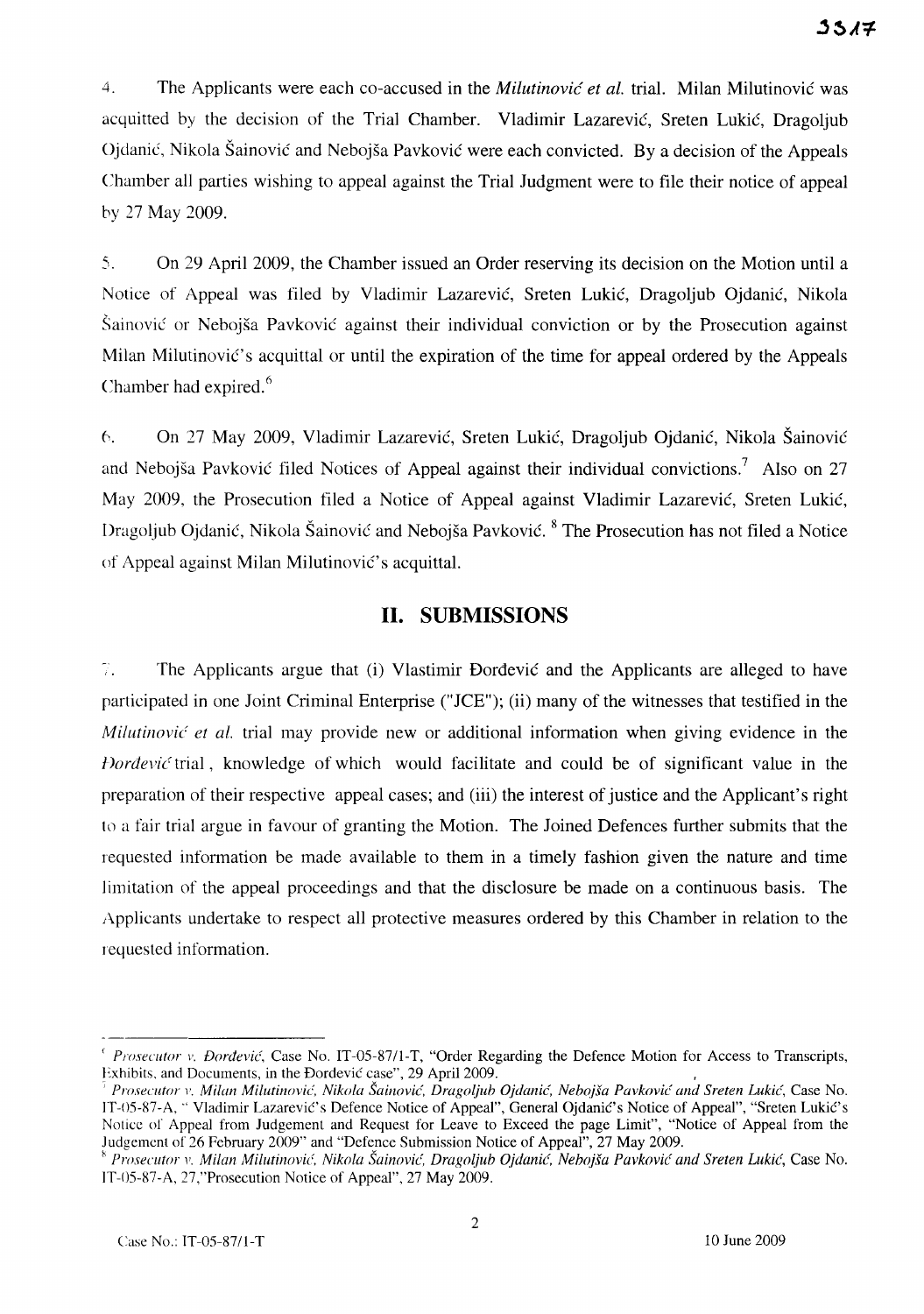~. The Prosecution submits that as Vlastimir Dordevic was initially a co-accused in the *Milutinovic et al.* trial, it does not contest the existence of a nexus between the *Milutinovic et al.*  trial and the *Dordevic* trial. 9

9. The Prosecution does not object to the request for access to all public information noting however, that such information is already available from the Registry.

10. The Prosecution notes that, pursuant to Rule 70, it should seek and request that it be provided with the opportunity to seek, the consent of all providers of confidential information which is subject to that Rule prior to its disclosure.

J 1. The Prosecution objects to the disclosure of confidential *ex parte* information in the *Dordevic* trial, arguing that (i) "not all *ex parte* information is ipso facto relevant to an applicant" (ii) "the protection that *ex parte* information enjoys does not discharge the Prosecution from its disclosure obligations pursuant to Rule 66 and 68 of the Rules, so an accused cannot be prejudiced by restricting his access to it."<sup>10</sup>

12. The Prosecution submits that it should be granted leave to redact identifying information relating to witness K91 and other witnesses subject to an order for delayed disclosure in *Dordevic*  trial because of "exceptionally serious security concerns."

3. Finally, the Prosecution objects to the disclosure of information to Milan Milutinovic. It submits in effect that as Milan Milutinovic was acquitted of all charges against him in the *Milutinović et al. trial and as no notice of appeal has been filed, he does not have "standing or* legitimate purpose for access to the information in the *Dordevic* trial."<sup>11</sup>

### **III. LAW**

14. The Chamber notes the well-established principle of the Tribunal that, "in general, [a] party is always entitled to seek information from any source, including from another case before the Tribunal, to assist in the preparation of its case".<sup>12</sup> However, a Chamber may restrict the access

<sup>,</sup> Response, para 13.

<sup>&</sup>lt;sup>10</sup> Response, para 8.

<sup>&</sup>lt;sup>11</sup> Response, para 3.

<sup>&</sup>lt;sup>12</sup> Prosecutor v. Blaškić, Case No. IT-95-14-A, "Decision on Appellant's Dario Kordić and Mario Čerkez Request for Assistance of the Appeals Chamber in Gaining Access to Appellate Briefs and Non-Public Post Trial Pleadings and Hearing Transcripts filed in *Prosecutor v. Blaškic*" 16 May 2002, ("Blaškic Decision") para 14; *Prosecutor v. Kordić* (//u/ *Cerkez,* Case No. IT-95-14/2-A, Decision on Motion by Hadzihasasnovic, Alagic and Kubura for Access to Confidential Supporting Material, Transcripts and Exhibits in the Kordic and Cerkez Case, 23 January 2003, (Kordic Decision)", p 3.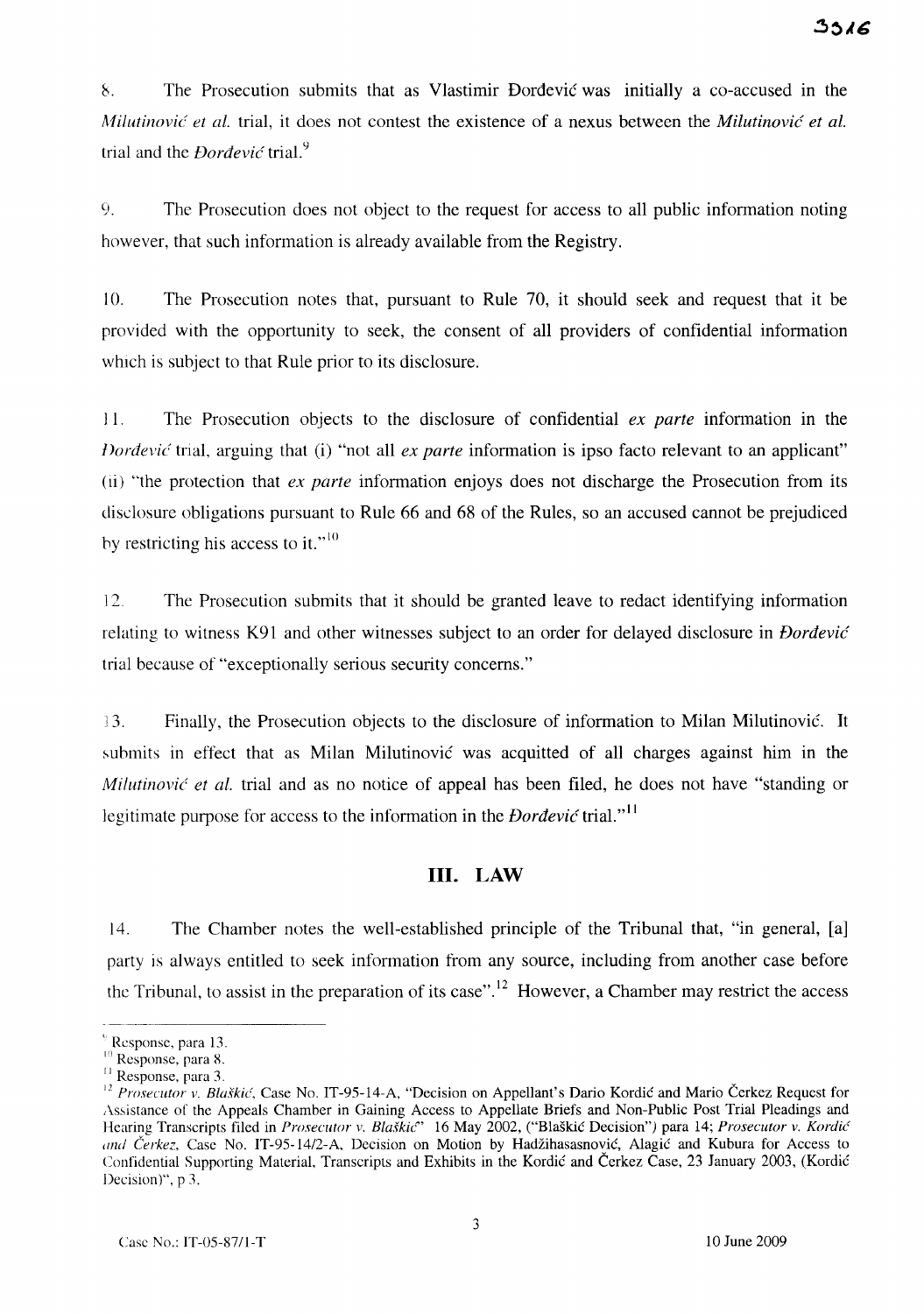()f the public and of a party to confidential information which may be categorized in three types: *inter partes, ex parte* and Rule  $70<sup>13</sup>$  According to the jurisprudence of the Tribunal, the standards for access are different for each type.

is. With regard to confidential *inter partes* information, the legal standard is that a party is entitled to seek information from any source to assist in the preparation of its case, if the information sought has been identified or described by its general nature, and if a legitimate lorensic purpose for access to such information has been shown, *i.e.* if it is relevant and essential.<sup>14</sup> The identification requirement is not particularly onerous and numerous Appeals Chamber decisions have accepted requests for access to "all confidential information" as sufficiently specific to meet this standard. 15 The requirement of relevance of confidential *inter partes* information may he determined by showing "the existence of a nexus between the applicant's case and the original case from which the information is sought and the applicant is therefore required to demonstrate a "geographical, temporal or otherwise information overlap" between the two proceedings".<sup>16</sup> The essential nature of the information, in turn, means that the party seeking access to confidential mformation must show that "the material sought is likely to assist the applicant's case materially, or at least, there is a good chance that it would." $17$ 

[6 With regard to *ex parte* information, a "higher standard" for establishing a "legitimate I'orensic purpose" is required. The Appeals Chamber has stressed that *"ex parte* information, being \)f a higher degree of confidentiality, by nature contains information which has not been disclosed *inter partes* because of security interests of a State, other public interests, or privacy interests of a person or institution" and that "consequently, the party on whose behalf *ex parte* status has been granted enjoys a protected degree of trust that the *ex parte* information will not be disclosed."<sup>18</sup> It

<sup>&</sup>lt;sup>13</sup> *Prosecutor v. Đorđević*, Case No. IT-05-87/1-T, "Decision on Vlastimir Đorđević's Motion for Access to All Material in Prosecutor v. Limaj et al.", Case No. IT-03-66, 6 February 2008, *("Dordević* First Decision") p 6; *Blaškić* Decision para 14; *Kordić* Decision, p 3.

<sup>&</sup>lt;sup>1</sup> *Prosecutor v. Radoslav Brdanin, IT-99-36-A, "Decision on Motion by Jovica Stanišić for Access to All Confidential* Materials in the Brdanin case", 24 January 2007, para 11, as referred to by *Prosecutor v. Radovan Karadzic,* Case No. IT-95-5/18-PT, "Decision on Momcilo Perišic's Motion for Access to Confidential Materials in the Radovan Karadžic Case", 14 October 2008, para 18, with further references.

<sup>&</sup>lt;sup>16</sup> See Dordevic First Decision, p 3.

I' *Prosecutor v. Prosecutor v. Bla§kic',* Case No. IT-95-14-A, "Decision on Appellant's Motion Requesting Assistance ('1' the Appeals Chamber in Gaining Access to Non-Public Transcripts and Exhibits From the Aleksoski Case", 8 March 2002, p 3; *Prosecutor v. Kordić* and Čerkez, Case No. IT-95-14/2-A, "Decision on Motion by Hadžihasasnović, Alagić and Kubura for Access to Confidential Supporting Material, Transcripts and Exhibits in the Kordic and Cerkez Case", 23 January 2003, p 4.

<sup>&</sup>lt;sup>18</sup> See also *Prosecutor v. Momćilo Krajišnik*, Case No. IT-00-39-A, "Decision on Motion by Mićo Stanišić for Access to All Confidential Material in the Krajisnik Case", 21 February 2007, p 5. *Prosecutor v. Radoslav Brdanin,* Case No. IT-99-36-A, "Decision on Mica StanisiC's Motion for Access to All Confidential Material in the *Brdanin* Case", 24 January 2007, para 14; *Prosecutor v. Miroslav Bralo*, Case No. IT-95-17-A, "Decision on Motions for Access to Ex Parte Protions of the Record on Appeal and for Disclosure of Mitigating Material", 30 August 2006, para 17; *Prosecutor v. Blagoje Simić, Case No. IT-95-9-A, "Decision on Defence Motion by Franko Simatović for Access to*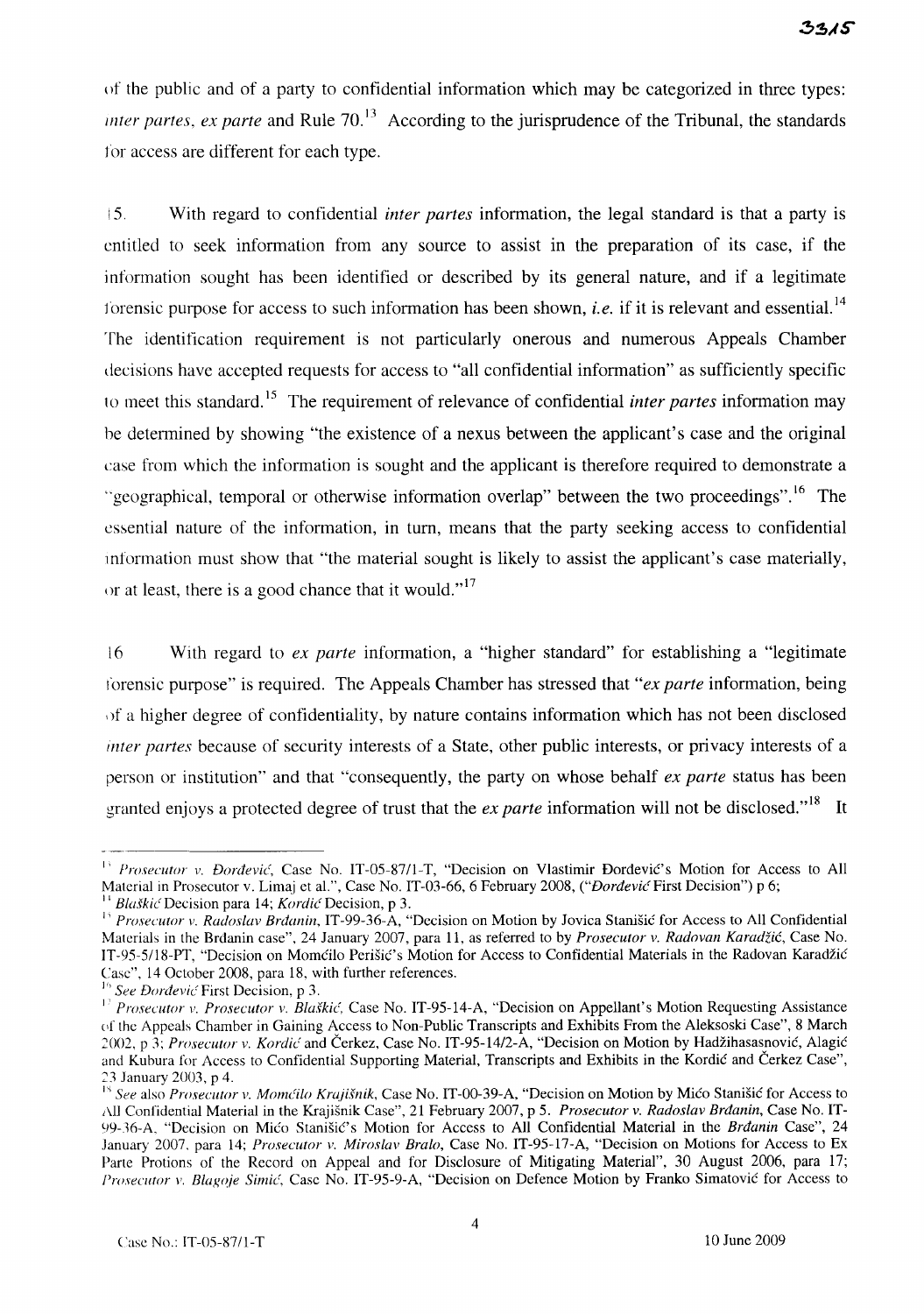has been held in the jurisprudence of the Tribuna1, that a party seeking access to such information must establish that (a) "access to the material, which was formerly filed *ex parte* for the purpose of concealing it from the opposing Party, is now *required* to ensure the fundamental right to a fair trial [...], (b) the reasons for which the material was kept *ex parte* in the original proceedings are no longer applicable to the subsequent moving Party's request in the second proceedings  $[...]$ , and (c) the *ex parte* status of the material in the original proceedings has been or could be lifted without prejudice to the parties in those (first) proceedings."<sup>19</sup>

17. Where information has been provided by an entity or person on a confidential basis within the meaning of Rule 70, and where an applicant has satisfied the legal standard for access to confidential *inter partes* information, the entity or person that has provided the information must also consent to the information in question being disclosed by the Prosecution to the applicant and the information must remain confidential.  $20$ 

 $18.$  Rule  $75(F)(i)$  of the Rules provides that once protective measures have been ordered in respect of a victim or witness in any proceedings before the Tribunal ("the first proceeding"), such protective measures shall continue to have effect mutatis mutandis in any other proceedings before the Tribunal ("the second proceedings") unless and until they are rescinded, varied or augmented.

# **IV. DISCUSSION**

19. The Chamber notes that the trial proceedings against Milan Milutinovic have concluded with his acquittal on all charges. The Prosecution did not file a notice of appeal. No proceedings against Milan Milutinovic are currently pending before the Tribunal. Milan Milutinovic does not have standing, therefore, to seek access to confidential information in another case before the Tribunal.

Transcripts, Exhibits, Documentary Evidence and Motions Filed by the Parties in the *Simic et al.* Case", 12 April 2005,

<sup>&</sup>lt;sup>*C</sup><sub>1</sub></sup> <i>Prosecutor v. Vlastimir Đorđević*, Case No. IT-05-87-1-PT & IT-02-54, "Decision on Vlastimir Đorđević's Motion *Prosecutor v. Vlastimir Đorđević's* Motion</sup> Jor Access to Transcripts, Exhibits and Documents in *Prosecutor v. Slobodan Milošević"*, Case No. IT-02-54, *("Dm'devi('* Second Decision") p 5.

<sup>&</sup>lt;sup>20</sup> *Prosecutor v. Blaškić*, Case No. IT-95-14-A, "Decision on Prosecution's Preliminary Response and Motion for Clarification Regarding the Appeal Chamber's Decision Dated 4 December 2002 on Paško Lubičić's Motion for Access to Confidential Material, Transcripts and Exhibits in the *Bla.fkic* Case", 8 March 2004, paras.1l-12; *Dordevic* First Decision, p 6: *Prosecutor* v. *Delie', Case,* Case No. IT-04-83-PT, "Order on Iadranko Prlic's Motion for Access to All Confidential Material in *Prosecutor v. Rasim Delić"*, 2 December 2005, p 4.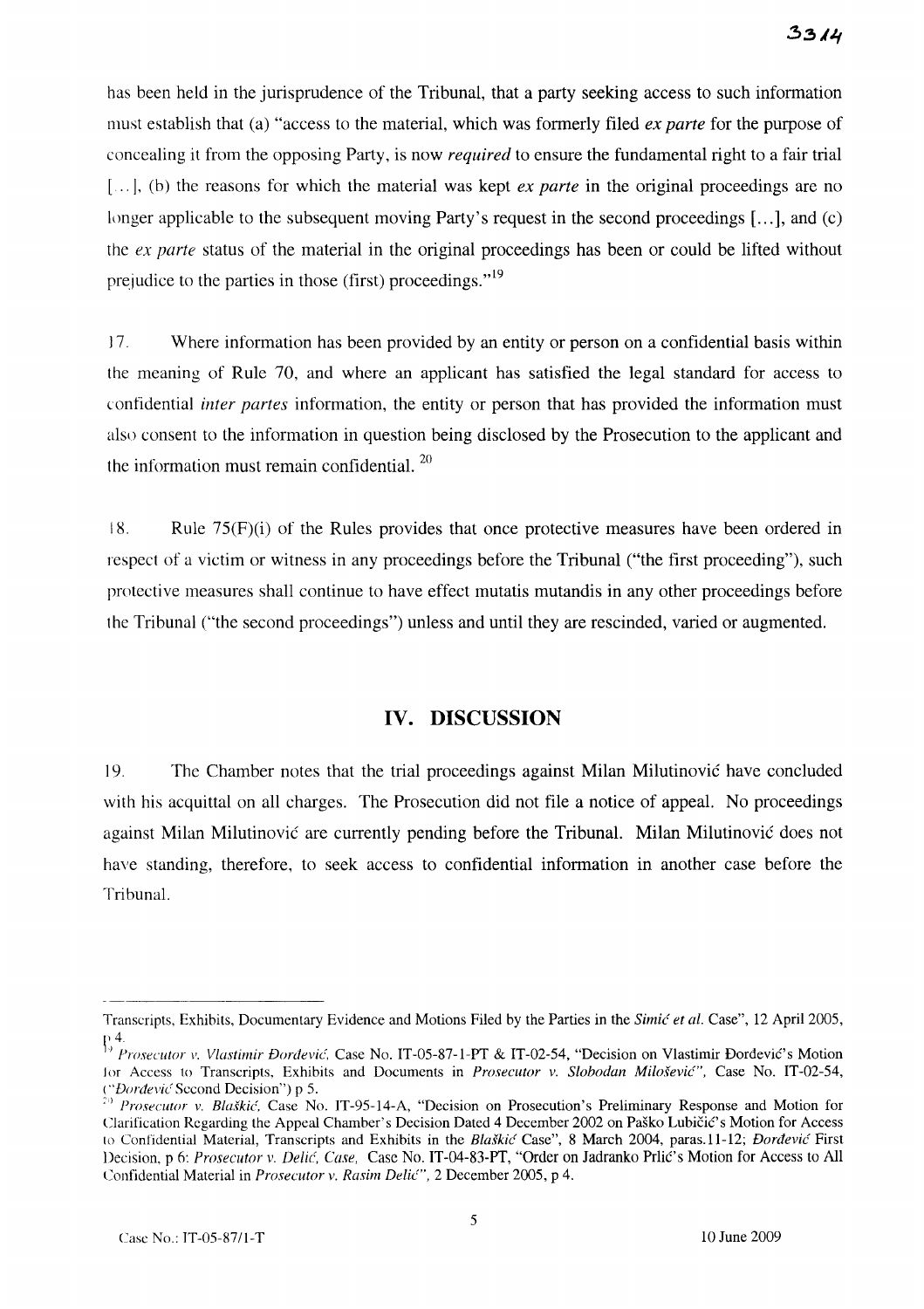20. The other Applicants seek, by their respective Motions, disclosure of all public and confidential material produced to this point in, and to be produced during the remainder of the J)ordevic~ trial.

21. The intended scope of the Motion is not precisely described. In so far as it appears to include all public filings, transcripts and exhibits, the Chamber notes that an order is not necessary tor access to material which is publicly available from the Registry. In so far as the Motion seeks access, not only to all transcripts, exhibits and documents produced in the *Dordevic* trial, but also to such material "to be produced for the balance of the trial", the Chamber perceives this to be properly directed only to evidence as and when it is given orally or is received in written form, and to exhibits as and when they are received in evidence. In the view of the Chamber, it would not be appropriate, having regard to the legal criteria applicable and the practicalities, to contemplate an (erder which sought to deal with material which it was merely anticipated might later be received in evidence. Further, in so far as the Motion also extends to filings, the Chamber is not persuaded that motions and the like could be likely to assist materially the Defences in the preparation of their cases on appeal, or that there is a good chance that they would. The position may be different, however, with respect to decisions of the Chamber and, out of caution, the Defences ought to have access to these.

22. Subject to the Chamber's comments about the scope of the Motion, the Applicants have sufficiently identified the confidential information to which they seek access.<sup>21</sup> In assessing whether a legitimate forensic purpose has been shown the Chamber observes that the Prosecution does not contest the existence of a nexus between the *Milutinovic et al.* trial and the *Dordevic* trial. Thc indictment in the *Dordevic* trial and the indictment in the *Miiutinovic et ai.* trial concern the same events, namely crimes against humanity (deportation, other inhumane acts, murder and persecutions on political, racial and religious grounds), and violations of the laws or customs of war (murder), that allegedly took place during the same time period in the same municipalities in Kosovo.<sup>22</sup> Further, the indictments in both cases allege that the crimes charged against the Applicants and *Vlastimir Dordevic* were committed in the course of the same transaction, in that *Vlastimir Dordevic* and the Applicants are alleged to have participated in one lCE the purpose of which was, *inter alia,* the expulsion of a substantial portion of the Kosovo Albanian population from the territory of the province of Kosovo in an effort to ensure continued Serbian control over

<sup>&</sup>lt;sup>2.</sup> Motion, paras 1-2, 5.

<sup>&</sup>lt;sup>27</sup> *Prosecutor v. Milutinović et al.*, Case No. IT-05-87-PT, Third Amended Joinder Indictment, 21 June 2006; ("Milutinovic Indictment") *Prosecutor v. Vlastimir Đorđević*, Case No. IT-05-87-1-PT, Fourth Amended Indictment, 9 Jul) 2008 ("Dordevic Indictment")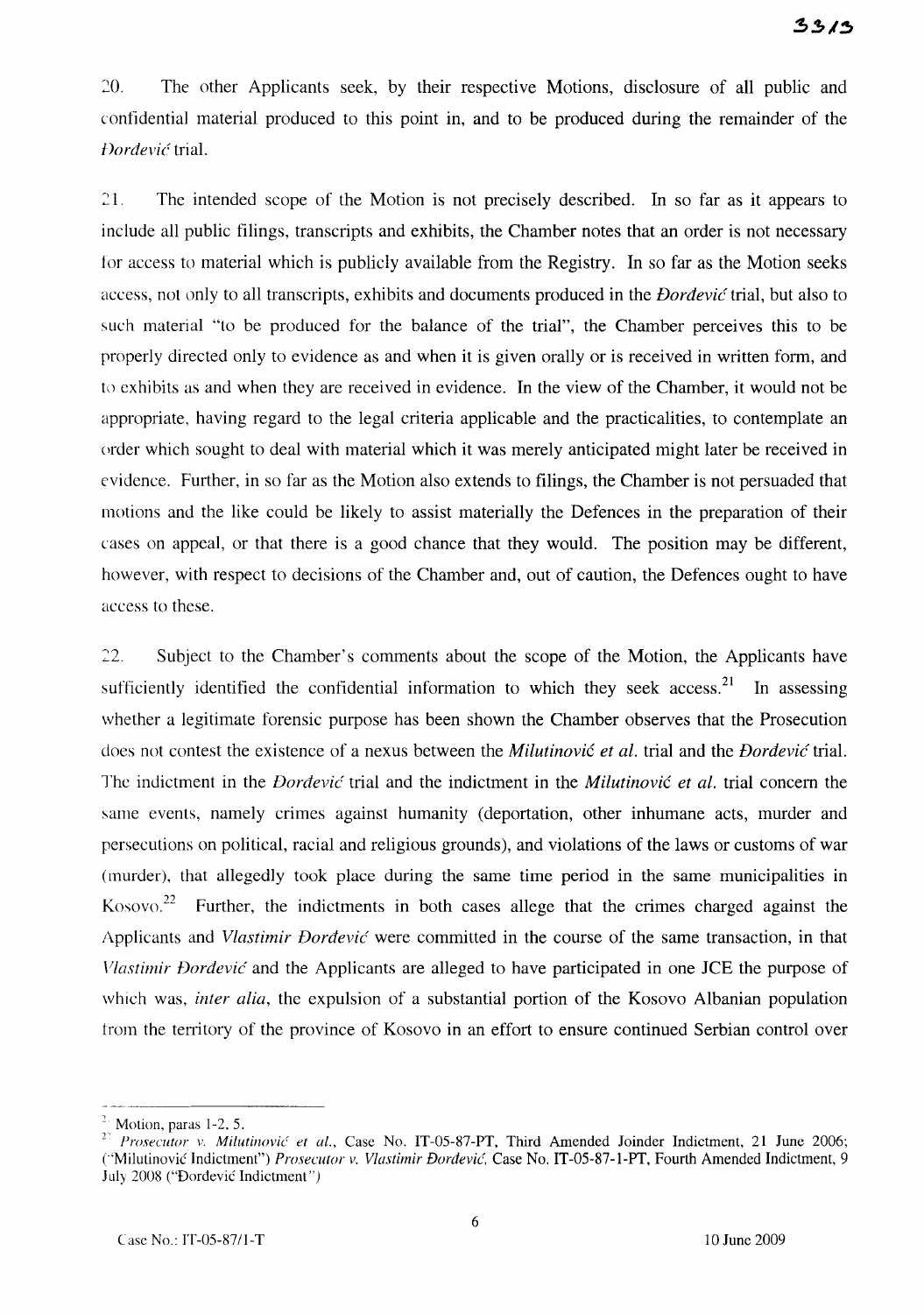the province,23 The Chamber also notes that many of the witnesses that testified in the *Milutinovic el al.* trial already have testified with regard to the same events in the *Dordevic* trial, and it is anticipated that others will do so in the *Dordevic* trial. <sup>24</sup>

2). The Chamber is satisfied that the Applicants, other then Milan Milutinovic, have demonstrated that a nexus exists between their cases and the *Dordevic* trial and that transcripts of private or closed proceedings, exhibits admitted under seal, and confidential *inter partes* Chamber decisions and orders issued by the Chamber in the *Dordevic* trial may be of material assistance in the preparation of their respective appeal cases. This also extends to any confidential information provided to the Prosecution under Rule 70, which is included in the material just identified, subject to the Prosecution obtaining the necessary consent of the provider before it is disclosed to the Applicants.

24. The Chamber notes that the limited *ex parte* information in the *Dordevic* trial is of a nature that does not concern evidentiary matters and it is not apparent that it could be relevant to the Applicants in the preparation of their appeal cases. There is no reason to anticipate that there will be *ex parte* information in the *Dordevic* trial that will be so relevant. The Applicants have advanced no particular or persuasive arguments demonstrating a legitimate forensic purpose in respect of such information. The standard for access to *ex parte* information has not been met. Therefore, the Motion in this respect is denied.

25. Hence, the Chamber is persuaded that, having regard to the particular circumstances of both proceedings, it is appropriate for the Applicants, other than Milan Milutinovic, to have access to transcripts of private and closed session proceedings, exhibits admitted under seal and confidential *inter partes* decisions and orders issued by the Chamber in the *Dordevic* trial, progressively until the completion of the hearing of evidence in the *Dordevic* trial. This is subject to the observations earlier in this decision concerning confidential Rule 70 information.

 $26.$  Where witnesses in the *Dordević* trial are covered by the additional protective measure of delayed disclosure, such as in the case of K91, and the witness statements of, or documents relating to, such protected witnesses have been admitted into evidence as exhibits, such exhibits shall *not* be disclosed to the Applicants without first allowing redaction by the Prosecution of identifying information relating to witnesses for whom delayed disclosure is granted by the Chamber.

For the reasons stated above and pursuant to Rule 75(F)(i) and Rule 54 of the Rules,

<sup>&</sup>lt;sup>23</sup> Milutinović Indictment; *Dorđević* Indictment.

<sup>&</sup>lt;sup>24</sup> Motion, para 2.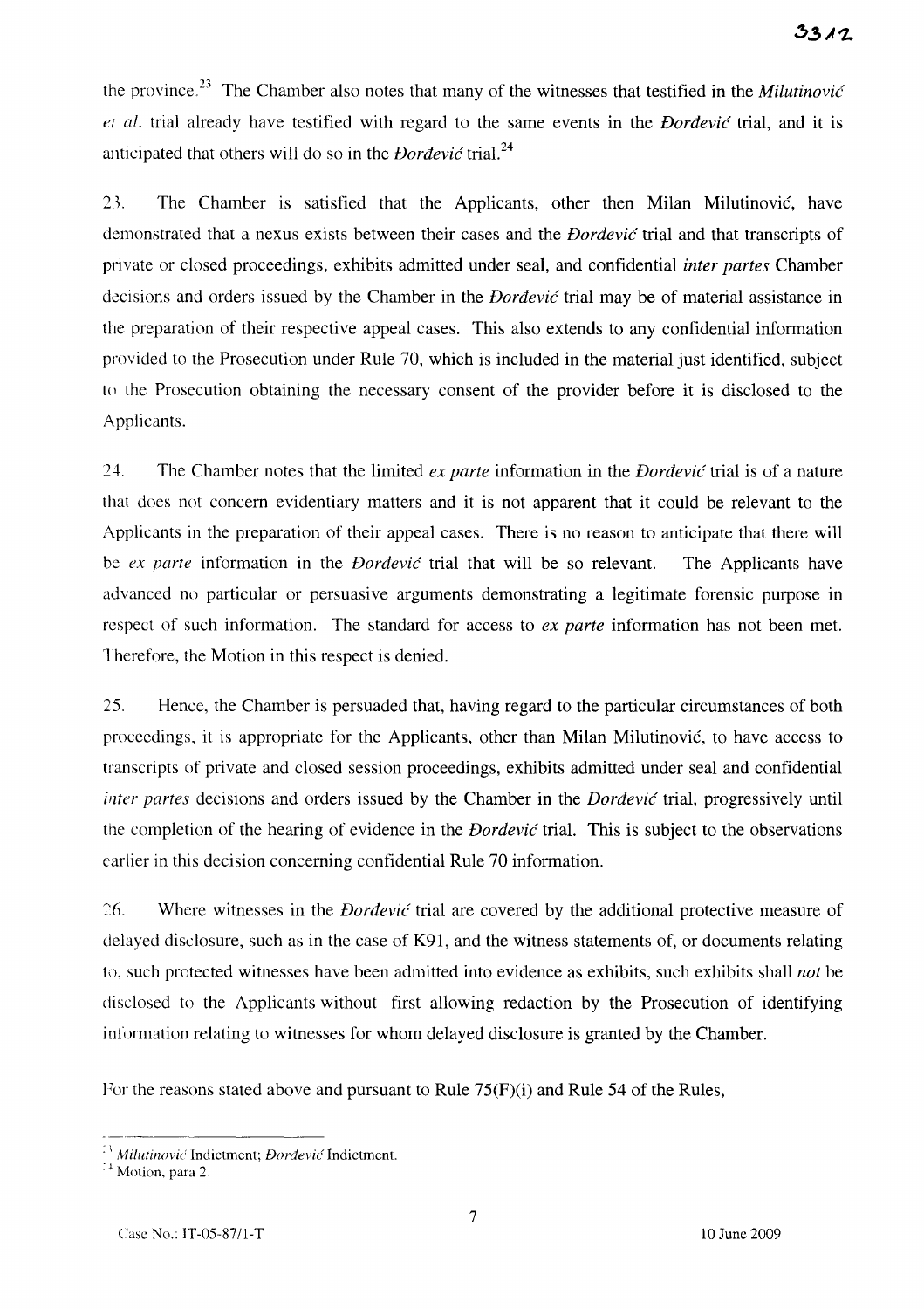#### The Chamber, **HEREBY GRANTS** the Motion **IN PART** and:

#### **I. ORDERS** the Prosecution

- i) to identify all confidential information admitted in evidence in the *Dordevic* trial which is subject to Rule 70 and to notify the Registry of such information within 14 days of the issuance of this Decision, and progressively every 14 days of its admission into evidence hereinafter in the *Dordevic* trial;
- ii) to contact the provider of such confidential Rule 70 information within 21 days of this decision or within 21 days of its admission into evidence hereinafter in the *Dordevic* trial to request permission to disclose it to the Applicants other than Milan Milutinovic;
- iii) to notify the Registry, on an ongoing basis, of consents of providers to the disclosure of Rule 70 information to the Applicants other than Milan Milutinovic received by the Prosecution pursuant to Order I (ii) above;

**lI. REQUESTS** the Registry to allow access by the Applicants other than Milan Milutinovic, within 21 days of the issuance of this decision and progressively until the completion of the hearing of evidence in the *Dordevic* trial, to transcripts of closed and private session proceedings, exhibits admitted into evidence under seal, and confidential *inter partes* Decisions and Orders issued by the Chamber in the *Dordevic* trial, all of which is hereinafter described as "confidential information", subject, in the case of information subject to notice to the Registry pursuant to Order I(i), to the Registry having been first notified pursuant to Order I(iii) of the consent of the provider to that disclosure;

III. ORDERS the Applicants, other than Milan Milutinovic, and the members of their Defence teams not to disclose to the public as defined hereinafter, any confidential information as identified the preceding paragraphs, and not to contact any witness in the *Dordevic* trial without first obtaining the express leave of the Chamber;

For the purposes of this decision:

"Defence teams" means and includes each Applicant, Nebojsa Pavkovic, Vladimir Lazarevic, Sreten Lukic, Dragoljub Ojdanic, and Nikola Sainovic, their defence counsel, their immediate legal assistants and other persons assigned by or listed with the Registry as part of their Defence;